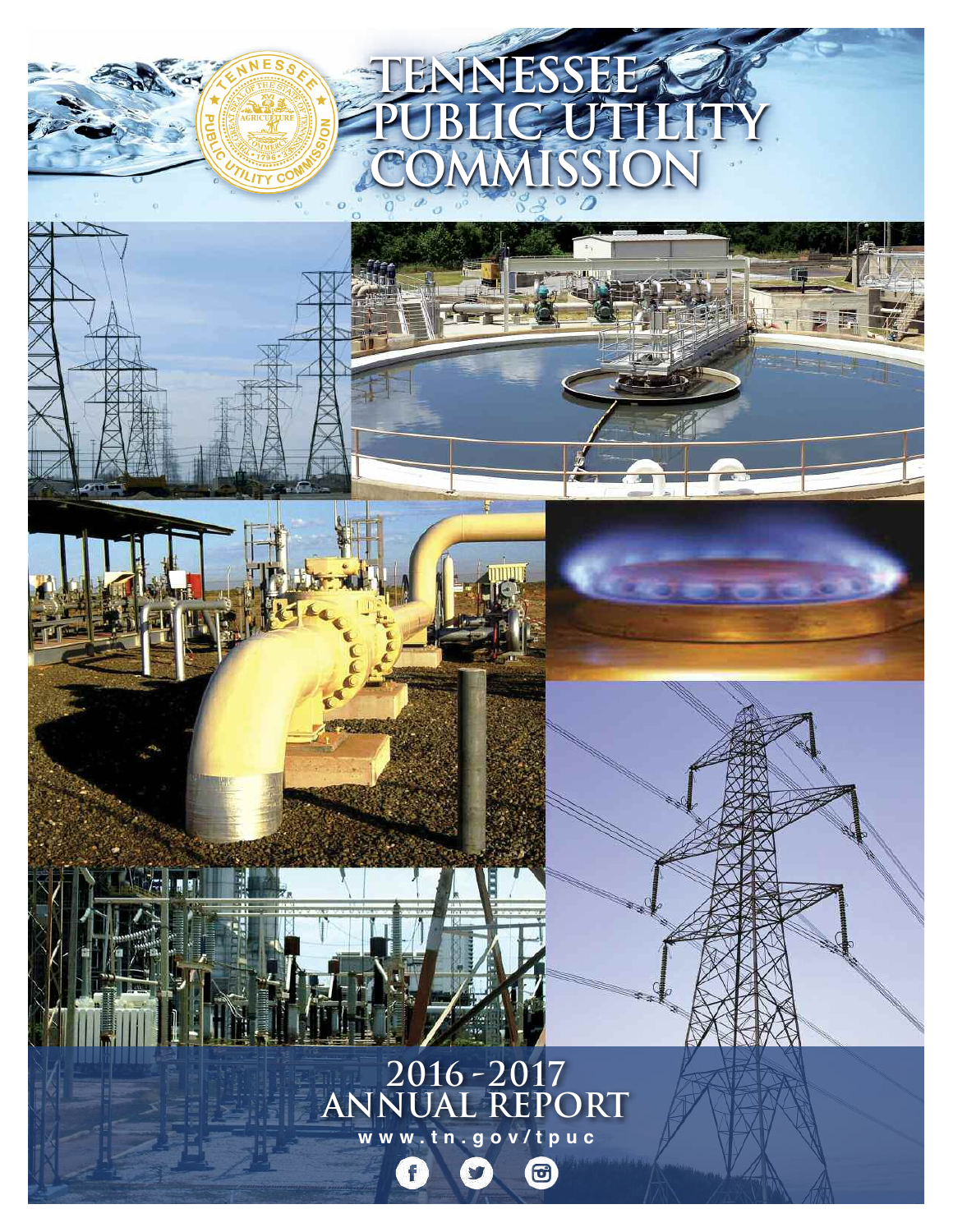Tennessee Public Utility Commission



# 2016-2017 Annual Report

# **Table of Contents**

| <b>Commission Overview</b> |
|----------------------------|
|                            |
|                            |
|                            |
|                            |
|                            |
|                            |
|                            |
|                            |
|                            |
|                            |
|                            |
|                            |
|                            |
|                            |



Tennessee Public Utility Commission, Authorization No.<br>316275, January 2018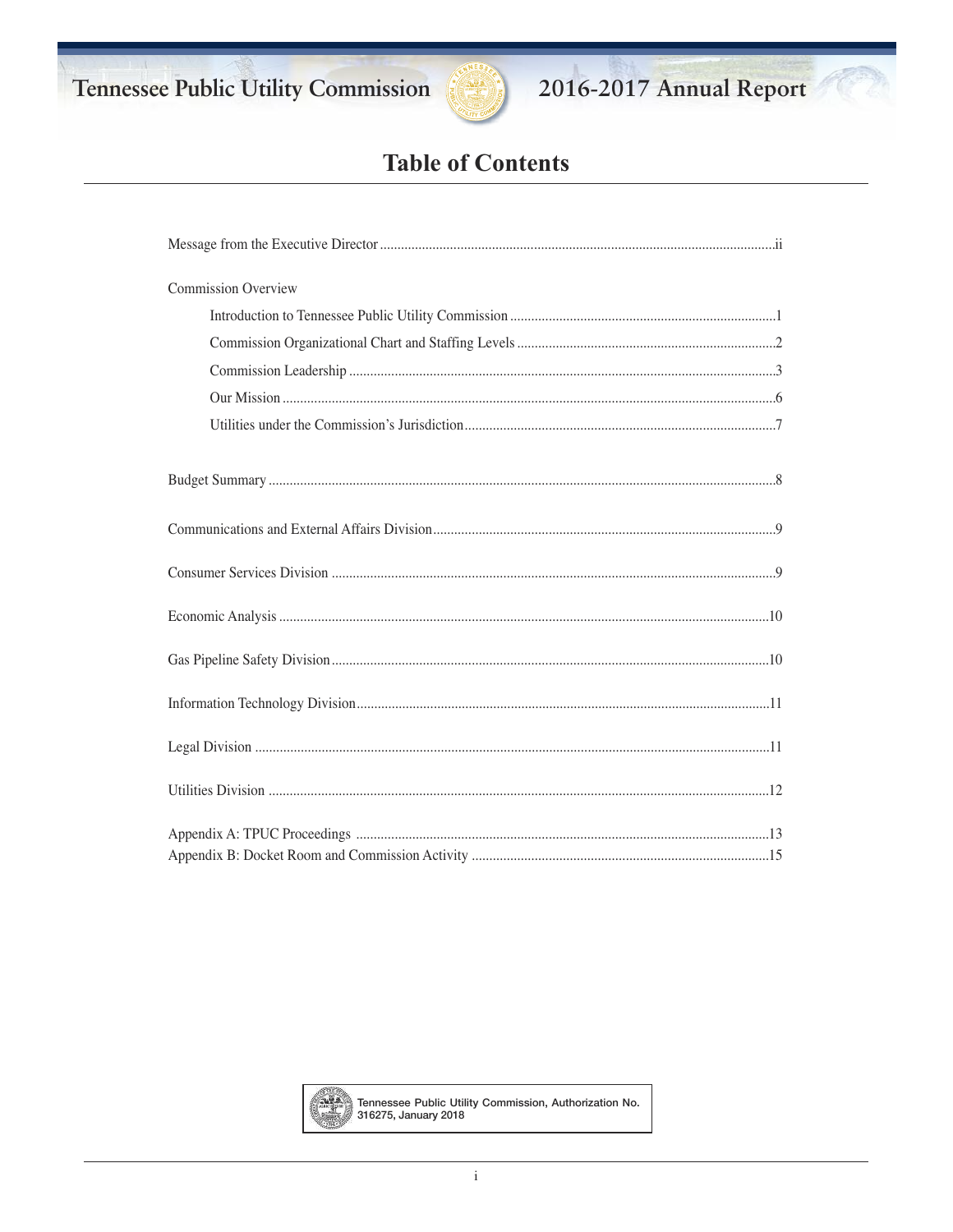# **TENNESSEE PUBLIC UTILITY COMMISSION**



502 Deaderick Street, 4th Floor Nashville, Tennessee 37242-0001

February 5, 2018

The Honorable Bill Haslam Governor, State of Tennessee

The Honorable Randy McNally Lieutenant Governor

The Honorable Beth Harwell Speaker of the House of Representatives

Members of the General Assembly,

It is with great pleasure that I present to you the 2016-2017 Annual Report of the Tennessee Public Utility Commission. This report has been prepared in accordance with Tennessee Code Annotated § 65-1-111.

The Commission continues to have jurisdiction over Tennessee's investor-owned utility companies including electric, telephone, water and wastewater, natural and methane gas. Further, the TPUC serves as the agency that performs the safety inspections of natural gas pipelines that travel across the state and mediates consumer complaints against utility service providers.

Through our numerous consumer outreach efforts, the TPUC continues to provide Tennessee citizens with information that can enhance their daily lives and provide protection and relief from unwanted telephone solicitations and fraudulent activities. Among the Commission's more popular programs are the Tennessee Do Not Call program and the Telecommunications Device Access Program (TDAP). In addition, through our various public and private partnerships across the state, the TPUC continues to promote awareness of the Lifeline telephone assistance program to promote universal access to telephone service.

We remain focused on the work that we have been entrusted to perform, as well as the role we play in protecting Tennessee consumers and maintaining an environment that is vigorously competitive. To the members of the Tennessee General Assembly, we look forward to working with you in continued service to the citizens of the Volunteer State.

Warmest Regards,

Earl R. Taylor, Executive Director

> Telephone 615.741.2904, Toll-Free 1.800.342.8359, Facsimile 615.741.5015 www.tn.gov/tpuc www.facebook.com/TennesseePUC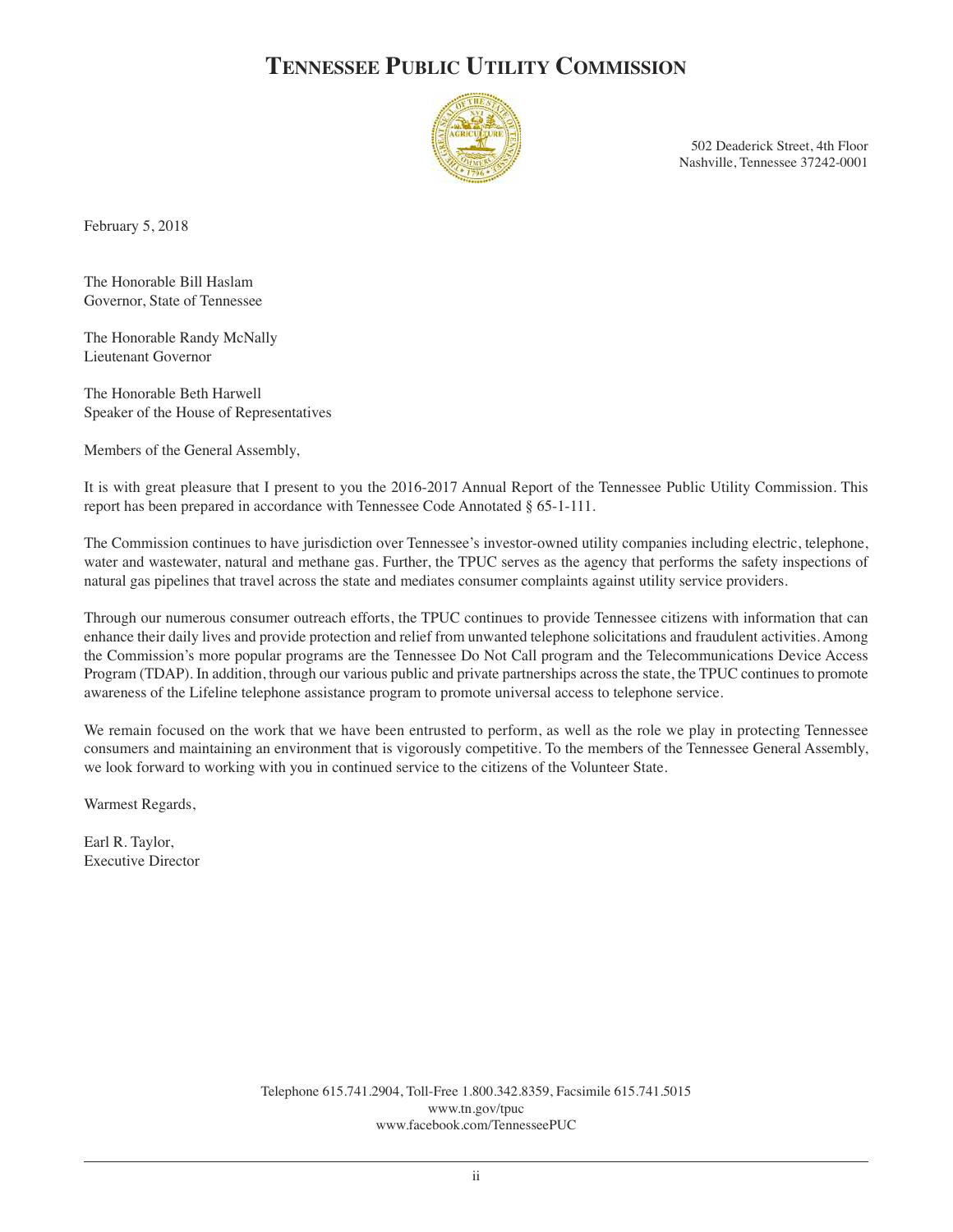

## **Commission Overview**

The Tennessee Public Utility Commission, formerly the Tennessee Regulatory Authority, is the governing body to regulate investor owned public utilities in Tennessee. The Commission's mission is to promote the public interest by balancing the interests of utility consumers and providers while facilitating the transition to a more competitive environment.

The Commission has jurisdiction over public utilities including:

- ∑ Electric companies
- ∑ Telephone companies
- ∑ Water and wastewater companies
- ∑ Natural gas companies

The Commission is financially independent of Tennessee's general fund. The Commission's operational expenses are covered wholly by the industries it regulates, with a small portion coming from the federal government.

Commission staff includes accountants, administrators, attorneys, consumer specialists, economists, engineers, information technology specialists, a consumer outreach manager, and administrative support.

Earl R. Taylor was appointed Executive Director of the Tennessee Public Utility Commission in 2012 by Governor Bill Haslam, Lieutenant Governor Ron Ramsey and House Speaker Beth Harwell and reappointed by the commissioners in 2015 to a three year term.

The Executive Director has the principal responsibility of implementing the broad strategies, goals, objectives, long-range plans and policies of the Commission. Among the executive director's duties, which are not limited to, the following list, are:

- ∑ Serve as chief operating officer of the Commission responsible for the day to day management of the Commission and the supervision and hiring of all staff members within the limits of available funds authorized from time to time by the legislature
- ◆ Administer, monitor and review the operating procedures of each division of the Commission, ensuring that each employee and division of the Commission fully executes in an efficient and economical manner, the separate duties assigned to each
- ∑ Submit rules and policies for approval by the Commission
- ∑ Implement and administer rules and policies for the efficient and economical internal management of the Commission
- ∑ Coordinate the preparation of the report to the General Assembly as required by Tennessee Code Annotated Section 65-1-111
- ∑ Supervise the expenditure of funds and compliance with all applicable provisions of state and federal law in the receipt and disbursement of funds

In addition, the agency has five Commissioners, each of whom serve on a part-time basis. Two commissioners are joint appointees selected by the Governor, Lieutenant Governor, and Speaker of the House (Commissioner David F. Jones and Commissioner Keith Jordan). The other three commissioners are appointees of either the Governor (Commissioner Herbert H. Hilliard), Lieutenant Governor (Commissioner Kenneth C. Hill), and Speaker of the House (Commissioner Robin L. Morrison).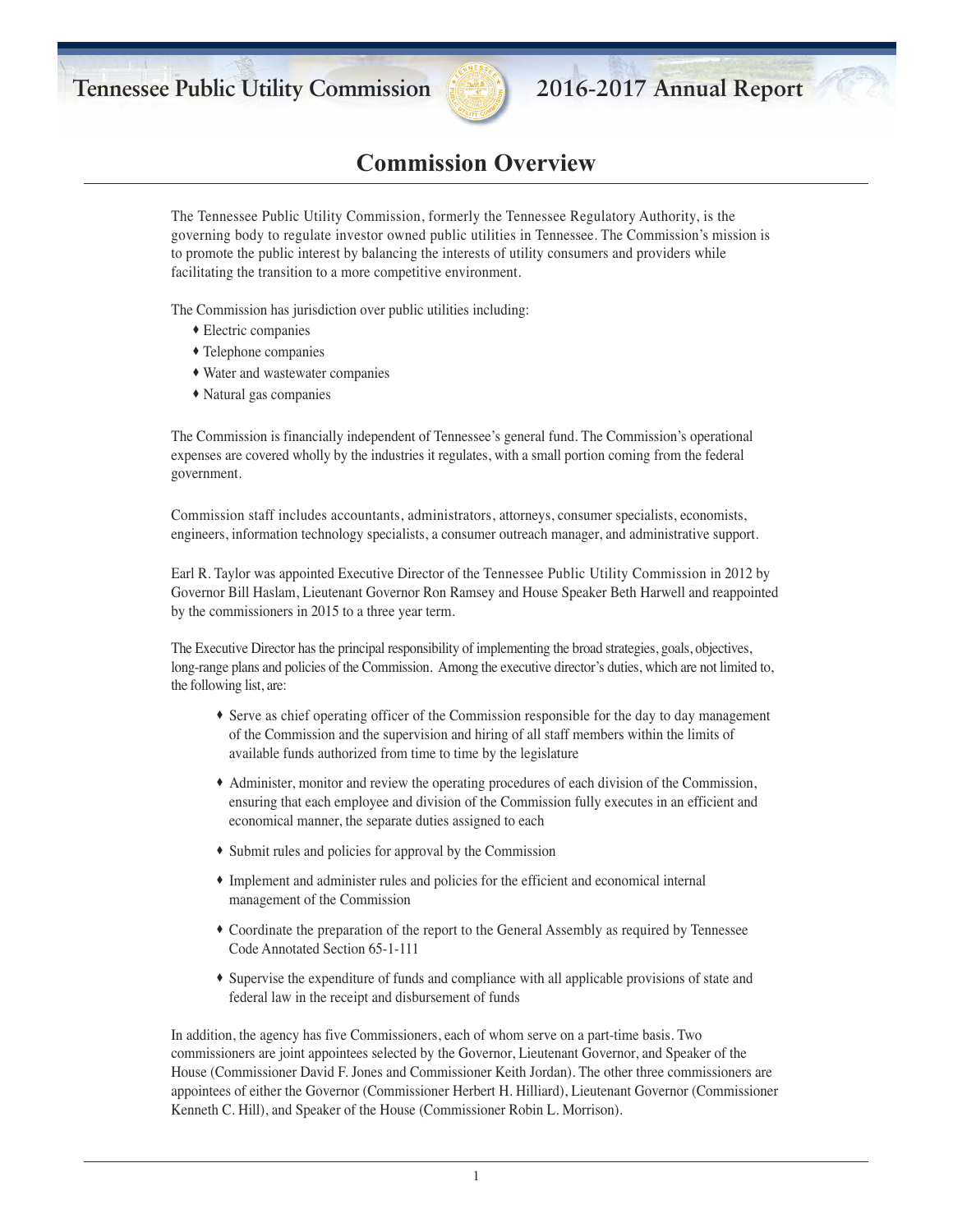

# **Tennessee Public Utility Commission Organization Chart and Staffing Levels**



|                                     | As of 6/30/17               |               |                  |
|-------------------------------------|-----------------------------|---------------|------------------|
| <b>TPUC Division</b>                | <b>Total Positions</b>      | <b>Filled</b> | <b>Vacancies</b> |
| <b>Directors</b>                    | 5                           | 5             | $\Omega$         |
| <b>Executive Director</b>           |                             |               | $\Omega$         |
| Administrative Staff                | 9                           | 8             |                  |
| Communications and External Affairs | 3                           | 3             | $\Omega$         |
| <b>Consumer Services</b>            | 19                          | 13            | 6                |
| Gas Pipeline Safety                 | 9                           | 9             | $\Omega$         |
| <b>Information Technology</b>       | $\mathcal{D}_{\mathcal{A}}$ | 1             | 1                |
| Legal                               | 8                           | 7             |                  |
| <b>Utilities</b>                    | 10                          |               | $\mathcal{R}$    |
| <b>Total Positions</b>              | 66                          | 54            | 12               |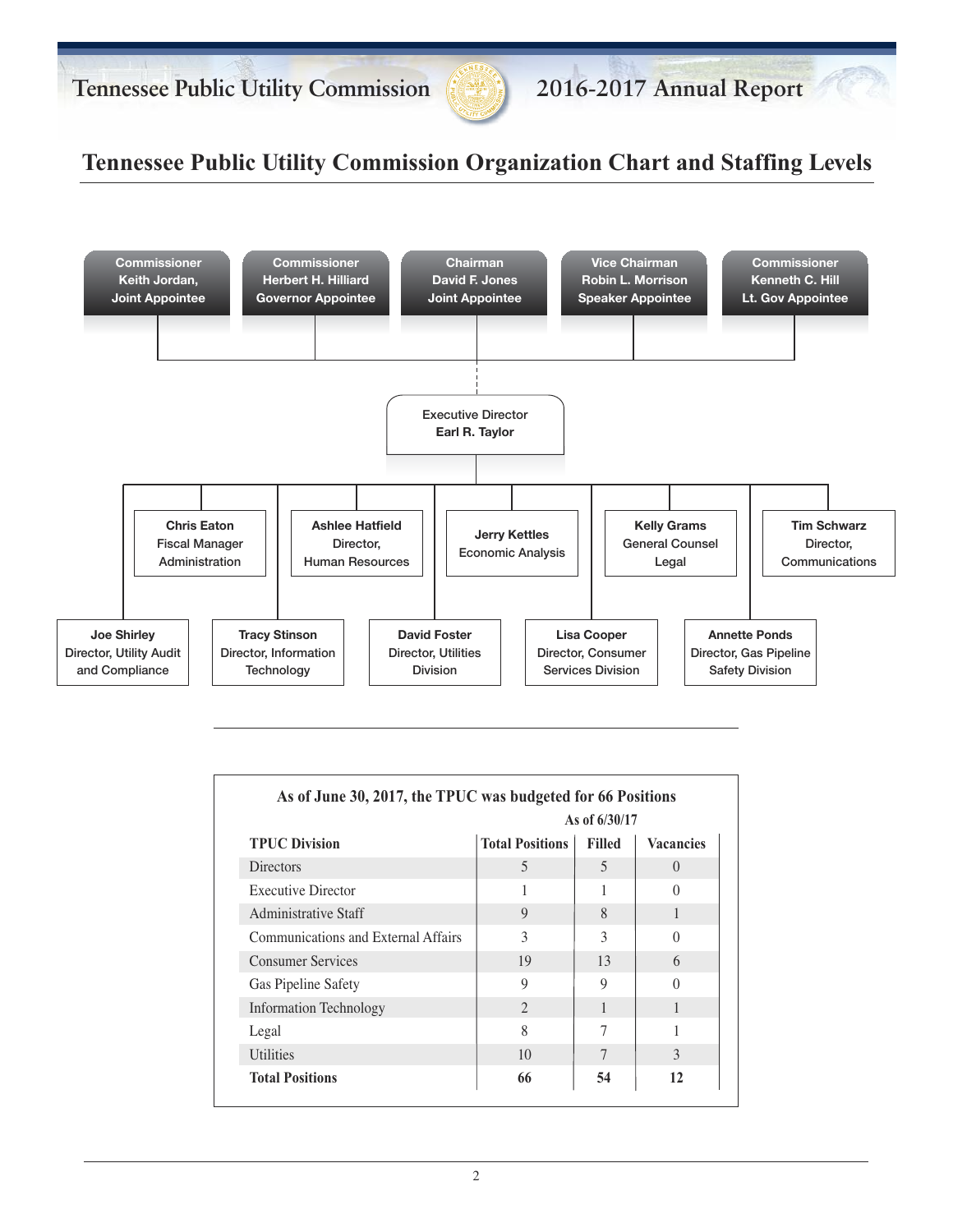

## **Commission Leadership**



### **Earl R. Taylor, Executive Director**

Earl R. Taylor was appointed to the Tennessee Public Utility Commission as Executive Director in 2012 by Governor Bill Haslam, House Speaker Beth Harwell, and Lt. Governor Ron Ramsey.

Taylor received a Bachelor of Science degree from the University of Tennessee at Knoxville and a Juris Doctor from the University of Memphis School of Law. He began his career as an attorney in his hometown of Johnson City.

Later professional endeavors included the development of WKXT-TV, the CBS Television affiliate in Knoxville, and the subsequent launch of the Warner Brothers affiliate in the same market. Most recently, Taylor has been a franchisee of Panera Bread, developing bakery-cafes in Florida, Texas, and Louisiana.

Actively engaged in his community, he has served as a mentor in the Knoxville Fellows program, as a commissioner for the Metropolitan Knoxville Airport Authority, and on the Knoxville Young Life Committee. As Executive Director of the TPUC, he functions as the Commission's Chief Operating Officer, responsible for the agency's administrative duties and responsibilities. Mr. Taylor is married to Sheryl Dawson Taylor. They have four children and nine grandchildren.



### **David F. Jones, Chairman**

Chairman Jones was appointed to the TPUC by Governor Bill Haslam, Lt. Governor Ron Ramsey, and House Speaker Beth Harwell in 2013.

Chairman Jones is CEO and President of Complete Holdings

Group, a workers' compensation revenue solutions company to more than 600 hospitals across thirty-six states. He is a certified facilitator/executive coach to CEOs and owners of private businesses. He is also President of the David Jones Group, a management consulting firm that focuses on helping small businesses overcome the four barriers to growth. Chairman Jones spent twenty-nine years in the natural gas pipeline industry. The first half of his corporate career was with a Fortune 500 energy company, where he worked as an executive in a variety of areas, including Field Operations and Human Resources. He has been at Complete Holdings Group since 2009, and he serves on a number of boards including the Tennessee Center for Performance Excellence.

Chairman Jones obtained a B.S. in Business from the University of Tennessee and an MBA from the University of Houston. He is the author of the book *Surviving and Thriving After Losing Your Job.*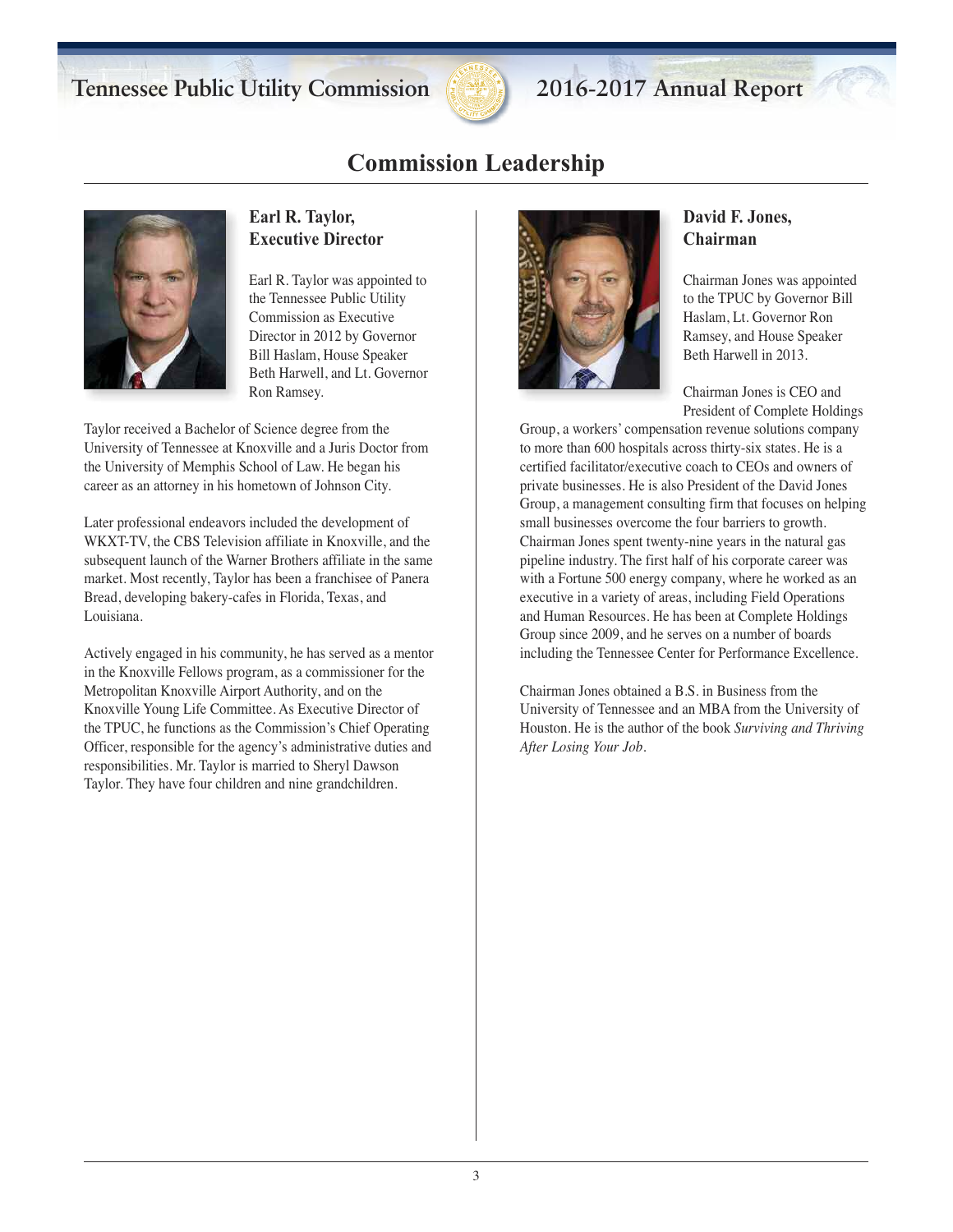

## **Commission Leadership** (cont.)



### **Robin L. Morrison, Vice Chairman**

Robin L. Morrison was appointed to the TPUC by House Speaker Beth Harwell in 2013 and reappointed in 2015. Ms. Morrison currently serves as a Vice President and financial center manager for one of the South's largest banks, First

Tennessee, and brings to the TPUC broad experience in customer relations, business management, and federal and regulatory compliance.

A graduate of the University of Tennessee at Chattanooga with a bachelor's degree in business administration-finance, Ms. Morrison possesses a comprehensive background in banking and finance and has obtained her Series 6/63 financial licenses to sell securities, as well as being licensed to sell life and health insurance.

In addition, Ms. Morrison is a graduate of both the Southeastern School of Banking and of Leadership Chattanooga. She is active in leadership roles in her community, having served on the boards of the South Broad Redevelopment Group, Junior League of Chattanooga, and the Chattanooga Chamber of Commerce's Southside Council. She is also a member of the Chattanooga Women's Leadership Institute.



## **Dr. Kenneth C. Hill, Commissioner**

Dr. Kenneth C. Hill, a native of Morrison City (North Kingsport), was appointed to the Tennessee Public Utility Commission by Lt. Governor Ron Ramsey in 2009 and reappointed in 2016.

Since his appointment, Dr. Hill has served as Chairman of the

Tennessee Public Utility Commission and is currently active with the National Association of Regulatory Utility Commissioners (NARUC) and the Southeastern Association of Regulatory Utility Commissioners (SEARUC). He is a member of the NARUC Committee on Water, the NARUC Committee on International Relations, and the NARUC Subcommittee on Clean Coal and Carbon Sequestration.

At present, he is also a member of the International Confederation of Energy Regulators (ICER), a member of the ICER Working Group for Small Energy Consumers, and a mentor in the ICER Women In Energy Mentoring Program.

Dr. Hill has been a presenter at the NARUC and SEARUC annual meetings. He has also been a presenter and participant at the National Association of Water Companies (NAWC) Water Summit, the NAWC Commissioners'Forum, and the Emerging Issues Policy Forum (EIPF) (Energy) multiple times. Additionally, he has been a panelist at the NAWC Southeastern Chapter Conference, as well as at the United States'Department of Energy Industrial Energy Efficiency Conference in Little Rock, Ark.

During his tenure with the TPUC, he has also served as a member of the Tennessee State Information Systems Council, member of the Board of the Organization of PJM States, Inc. (OPSI), member of the Eastern Interconnection States Planning Council (EISPC), delegate to the 5th and 6th World Forum on Energy Regulation (WFERV), and a Tennessee Team Member of the National Governors'Association Policy Academy on Enhancing Industry through Energy Efficiency and Combined Heat and Power.

Dr. Hill has been active in communications and broadcasting all of his adult life, having been involved for more than four decades in virtually every aspect of radio. For the past thirty-six years, Dr. Hill has been President and CEO of the nonprofit Appalachian Educational Communication Corporation (AECC) in Bristol, Tenn. AECC is the licensee of WHCB 91.5 FM. Dr. Hill has alsoprovided consulting services for the past thirty-six years in the areas of technical writing andediting, public relations, proposal writing and editing, independent R&D documentation, government relations, corporate and business communication, media acquisition, media appraisal, and media utilization.

He earned his Bachelor of Science degree in Speech (Broadcasting) and History from EastTennessee State University; a Master of Science degree in Speech (Broadcasting) from Indiana State University; a Bachelor of Arts degree in Biblical Studies from Baptist Christian College; aMaster of Religious Education from Manahath School of Theology; and a Doctor of ReligiousEducation fromAndersonville Baptist Seminary. Dr. Hill and his wife, Janet, reside in Blountville. They have one daughter, Lydia, who serves as a nurse, and two sons: Matthew, who serves as the 7th District Tennessee State Representative, and Timothy, who serves as the 3rd District Tennessee State Representative.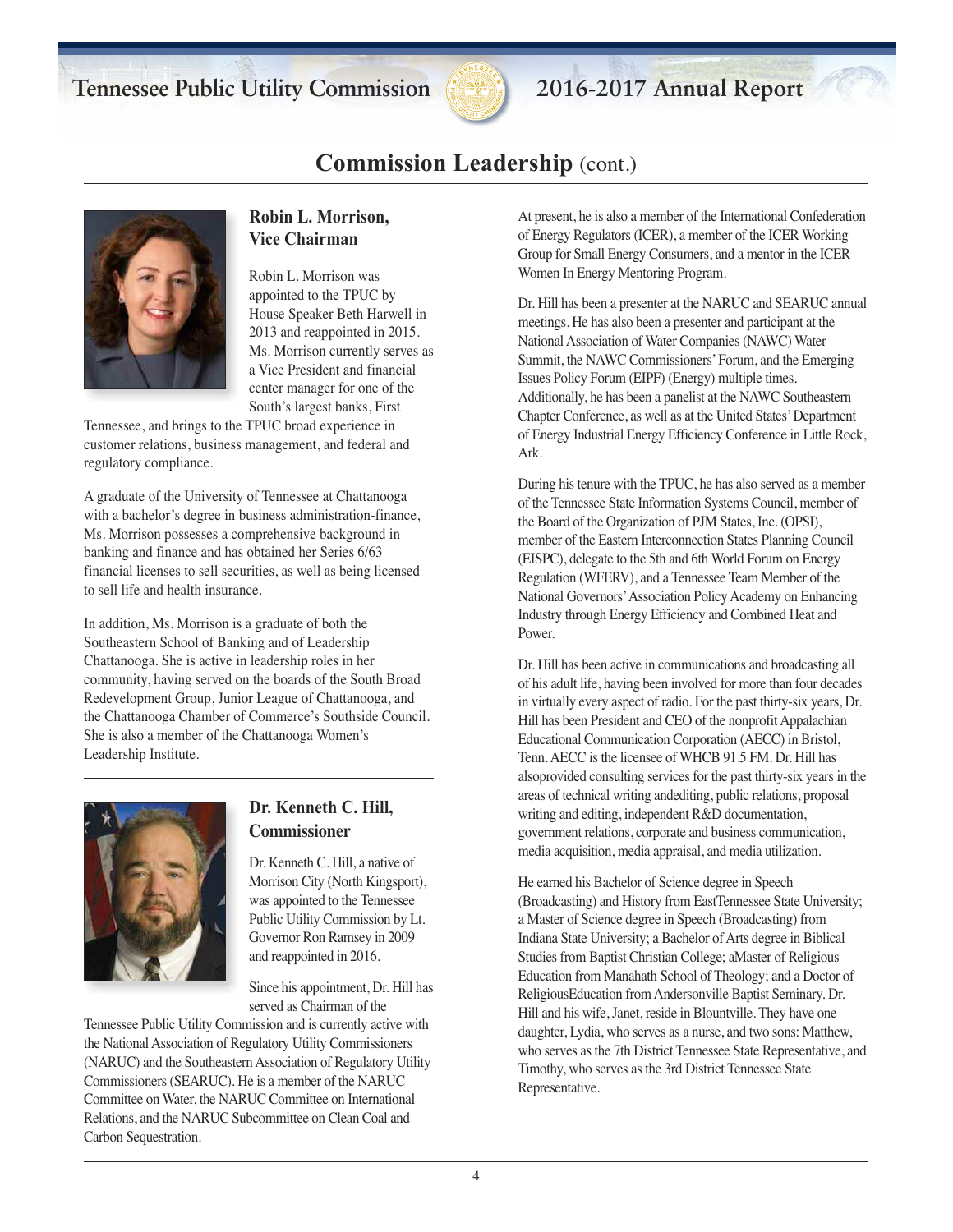

## **Commission Leadership** (cont.)



### **Herbert H. Hilliard, Commissioner**

Commissioner Hilliard was appointed to the Tennessee Public Utility Commission in 2012 by Governor Bill Haslam and reappointed in 2017.

Commissioner Hilliard served as Executive Vice President and

Chief Government Relations Officer for First Horizon National Corporation. In this role, he was responsible for the corporation's lobbying activities at the federal and state levels. He is a fortythree-year veteran of the company, having joined First Horizon in 1969 after earning a BBA in Personnel Administration and Industrial Relations from the University of Memphis. Prior to his current role, he was Executive Vice President and Chief Risk Officer. Commissioner Hilliard retired from First Horizon National Corporation on September 26, 2012.

Commissioner Hilliard is active in the community, currently serving as Chairman of the Board of Directors of The National Civil Rights Museum, and he is a Board Member of BlueCross BlueShield of Tennessee.

He was Chairman of the Memphis Housing Authority Board from 1992–1993, Chairman of the United Way General Fund Drive in 1987, and Chairman of the Annual NAACP Freedom Fund Dinner in 1988. He is a past member of the Memphis Park Commission, the University of Memphis National Alumni Board, the University of Memphis Foundation Board, and the Boards of Directors for the Chickasaw Council of the Boy Scouts of America and the Memphis Convention and Visitors Bureau. From 2000 to 2005, he was Chairman of the Board of BlueCross BlueShield of Tennessee, and he is currently Chairman of the Audit Committee of BlueCross BlueShield of Tennessee.

Commissioner Hilliard has completed additional studies at the Southwestern Graduate School of Banking at Southern Methodist University, the Tennessee Executive Development Program at the University of Tennessee at Knoxville, Cornell University's Executive Development Program, and Crosby Quality College.



### **Keith Jordan, Commissioner**

Attorney Keith Jordan was appointed to the Tennessee Public Utility Commission in 2017 by Governor Bill Haslam, Lieutenant Governor Randy McNally, and House Speaker Beth Harwell.

Keith Jordan comes to the Tennessee Public Utility Commission with 41 years of legal experience as a litigator representing plaintiff s and defendants in federal, state, and local courts and before Tennessee's administrative agencies. A former Tennessee state senator, he was elected to two terms from 1990 to 1998, having served as Vice Chairman of the Senate Judiciary Committee for four consecutive legislative sessions of the Tennessee General Assembly. In addition, he served on the Government Operations, Transportation, and Energy and Conservation Committees in the Tennessee State Senate. He was also a member of the Tennessee Bicentennial Commission and has prior executive State service as a former Executive Director of the Tennessee Law Enforcement Planning Agency. He began his career with the State as an Assistant Attorney General. He also has experience as a prosecutor with the Davidson County Office of the District Attorney General.

Commissioner Jordan is a graduate of Dartmouth College and received his Juris Doctor from Vanderbilt University School of Law. A resident of Franklin, Tennessee, he is married to Judy Henley Jordan, and together they have three married children and six grandchildren.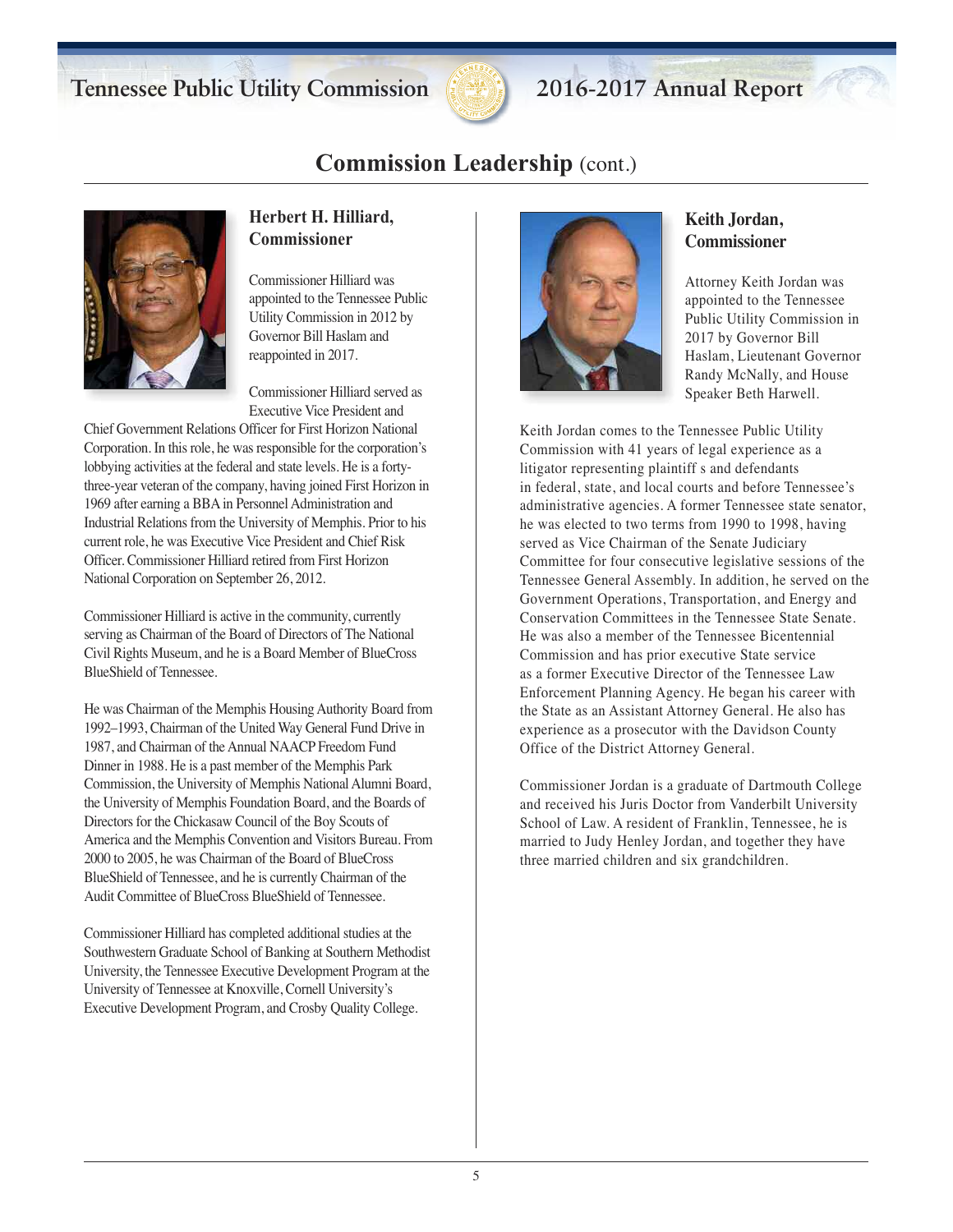

# **Our Mission**

*To promote the public interest by balancing the interests of utility consumers and providers while facilitating the transition to a more competitive environment.*

The Commission's mission is fulfilled through three major operational components: consumer assistance and regulatory oversight of utility operations, market conditions and public safety of underground utilities.

### **Consumer Assistance Component**

In alignment with its consumer assistance component, the Commission offers an efficient forum for the filing, investigation, and hearing of consumer complaints against regulated utilities. The Commission also engages in consumer outreach activities in an effort to educate consumers on its services and the regulated utilities. The Commission manages consumer-friendly programs developed by the General Assembly, such as the Do Not Call Program, the Do Not Fax Program, the Telecommunications Device Access Program (TDAP), and the LifeLine telephone assistance program.

### **Regulatory Oversight Component**

The Commission operates as Tennessee's regulatory oversight engine for privately-owned utilities serving Tennessee consumers. The Commission provides an accessible and efficient process that is fair and unbiased. Through this process, the Commission evaluates many items, including requests for rate modifications, applications for authority to provide service, requests for approval of financing transactions, requests for approval of mergers, petitions for transfer of authority to provide service, numbering appeals, requests for numbering allocations, requests for rule modifications, petitions for approval of interconnection agreements and utility-to-utility complaints. The Commission also monitors utility markets to evaluate current trends and determine the need for future action.

### **Underground Utility Damage Prevention**

As delegated by the U.S. Department of Transportation Pipeline and Hazardous Materials Safety Administration, the Commission ensures the safety of natural gas distribution and transmission pipeline facilities in the state.

The Commission seeks to ensure the protection of the state's underground utility infrastructure. As such, the Underground Utility Damage Prevention Act, signed into law in 2015 is designed to prevent harm to people, property, and underground utility facilities. The provisions of the Act are codified in Tenn. Code Ann. § 65-31-101 et al., and the Commission's role is to assist the Underground Utility Damage Enforcement Board by providing administrative and investigative support on matters related to underground utilities.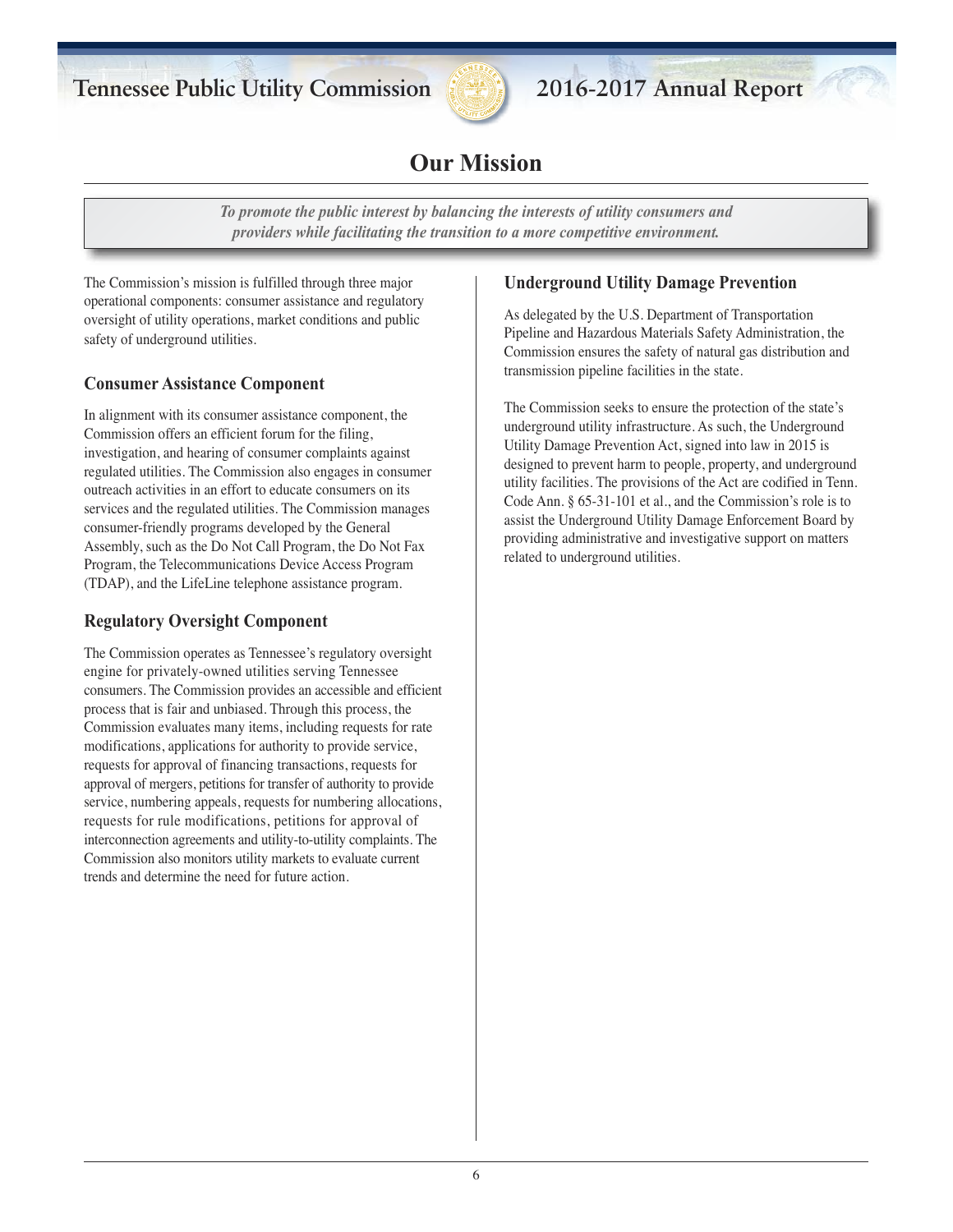

# **Utilities Under the Commission's Jurisdiction**

The following are the number of utilities under the jurisdiction of the Tennessee Public Utility Commission as of June 30, 2017.

#### **Energy and Water**

| Electric              | $\varDelta$ |
|-----------------------|-------------|
| Natural Gas Companies |             |
| Water & Waste Water   | 20          |
| Methane Gas Provider  |             |
|                       |             |

#### **Telecommunications**

| Competing Telephone Service Providers                                       | 125 |
|-----------------------------------------------------------------------------|-----|
| Customer Owned-Coin Operated Telephone Providers                            | 67  |
| Incumbent Telephone Companies                                               |     |
| Resellers and Operators Service Providers, Long Distance Facility Providers | 210 |

#### **Gas Pipeline Safety**

| Intrastate Pipeline                   | 18            |
|---------------------------------------|---------------|
| Liquefied Natural Gas (LNG) Operators | $\mathcal{L}$ |
| <b>Master Meters</b>                  | 25.           |
| Municipalities                        | 70            |
| <b>Utility Districts</b>              | 24            |
| <b>Private Utilities</b>              | 6             |
|                                       |               |

**Total Public Utilities 606**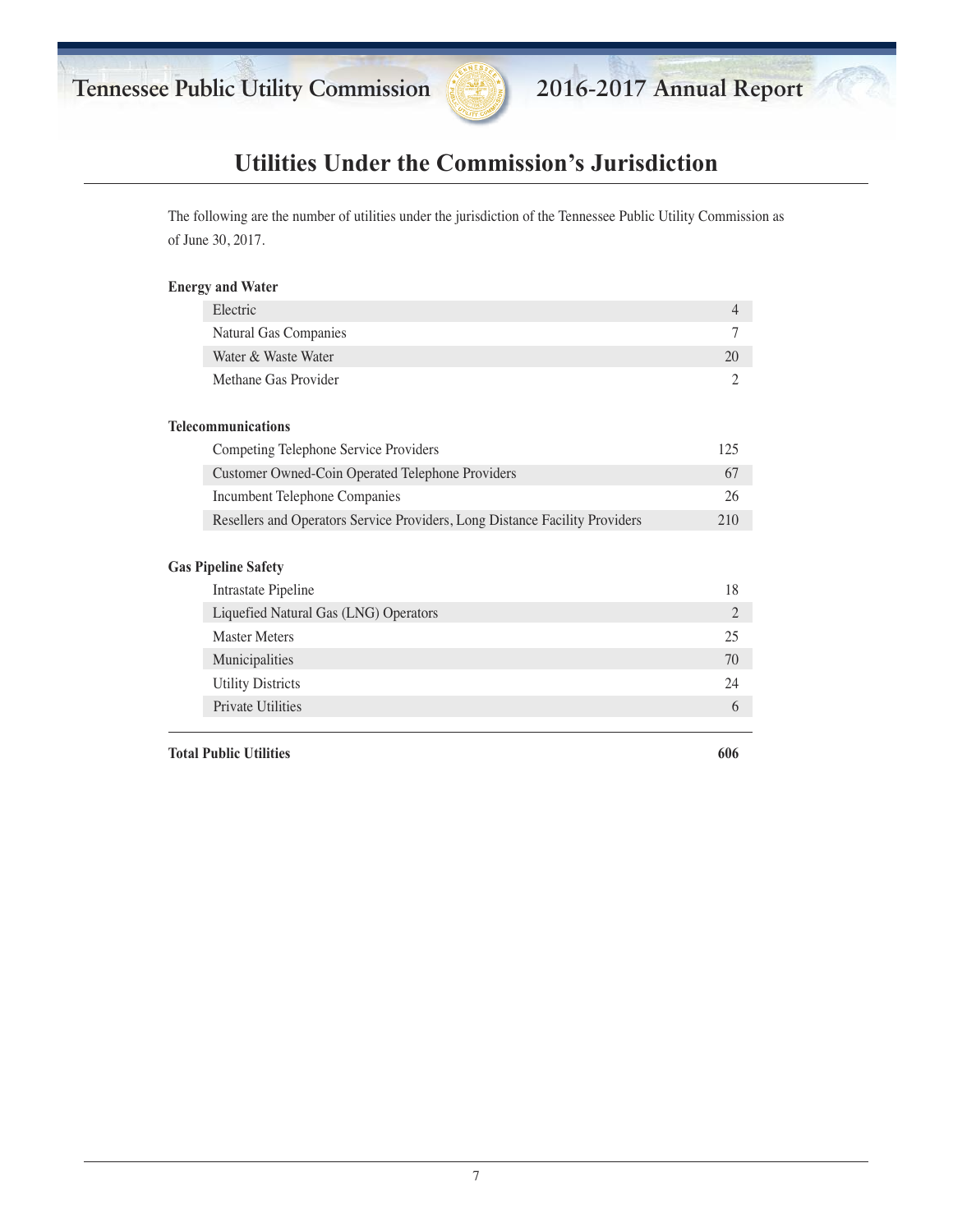

## **Budget Summary**

#### **Appropriations, Fees, and Expenditures**

The Tennessee Public Utility Commission (TPUC) budget for fiscal year 2016-17 (FY16-17) was \$8,975,700. Actual expenditures by the agency during the fiscal year totaled \$7,253,900. This represented a total savings of \$1,721,800 (19.2%) from budgeted expenditures.

Total revenues collected by the TPUC during FY16-17 were \$8,853,900. The majority of the revenue was derived from utility inspection fees paid by the public utilities regulated by the Commission. Total inspection fee revenue collected during FY16- 17 was \$5,050,100. In addition to inspection fee revenue, the TPUC received \$1,628,000 in interdepartmental revenue related to the TDAP/Relay program, \$981,000 in federal revenue, \$247,300 in registration fees from telemarketers for the "Do Not Call" program, \$535,600 in fines and penalties, \$106,300 in annual fees from certain cable companies, \$5,200 in filing fees, and \$300,400 in current services revenue of which \$87,300 is attributable to lifeline verification fees and \$211,700 is attributable to reimbursements related to the Underground Utilities Damage Enforcement Board. The balance of current services revenue was collected for items such as payment for copies.

All TPUC revenues, except for revenue received from contributions for TDAP and penalties levied by the Underground Utilities Damage Enforcement Board, are earmarked for the Public Utilities Account and are to be used to defray the cost of operations by the TPUC. Should revenues in future fiscal years not be sufficient to cover the costs of the TPUC for a given fiscal year, the deficit would be funded by the Public Utilities Reserve Account. As of June 30, 2017, the Public Utilities Reserve Account balance was \$6,137,000. The TDAP Program revenue is specifically earmarked for the purchase of TDAP equipment for the qualifying disabled citizens of Tennessee and the administration of the program. The TDAP Reserve Account had a balance of \$679,700 as of June 30, 2017.

The TPUC also funds the majority of the administrative costs of the Office of State Assessed Properties which is part of the office of the Tennessee Comptroller of the Treasury. For FY16-17, the TPUC's total inspection fee revenue of \$5,050,100 was reduced by \$436,200 for its share of the subsidization of the cost of the Office of State Assessed Properties.

# **TPUC FY 16-17 Revenues**



**The FY16-17 actual inspection fee revenue received by the TPUC was \$5,050,100. However, this amount was reduced by \$436,200 by the Comptroller's Office for the amount charged to TPUC for its share of the cost of the Office of State Assessed Properties.**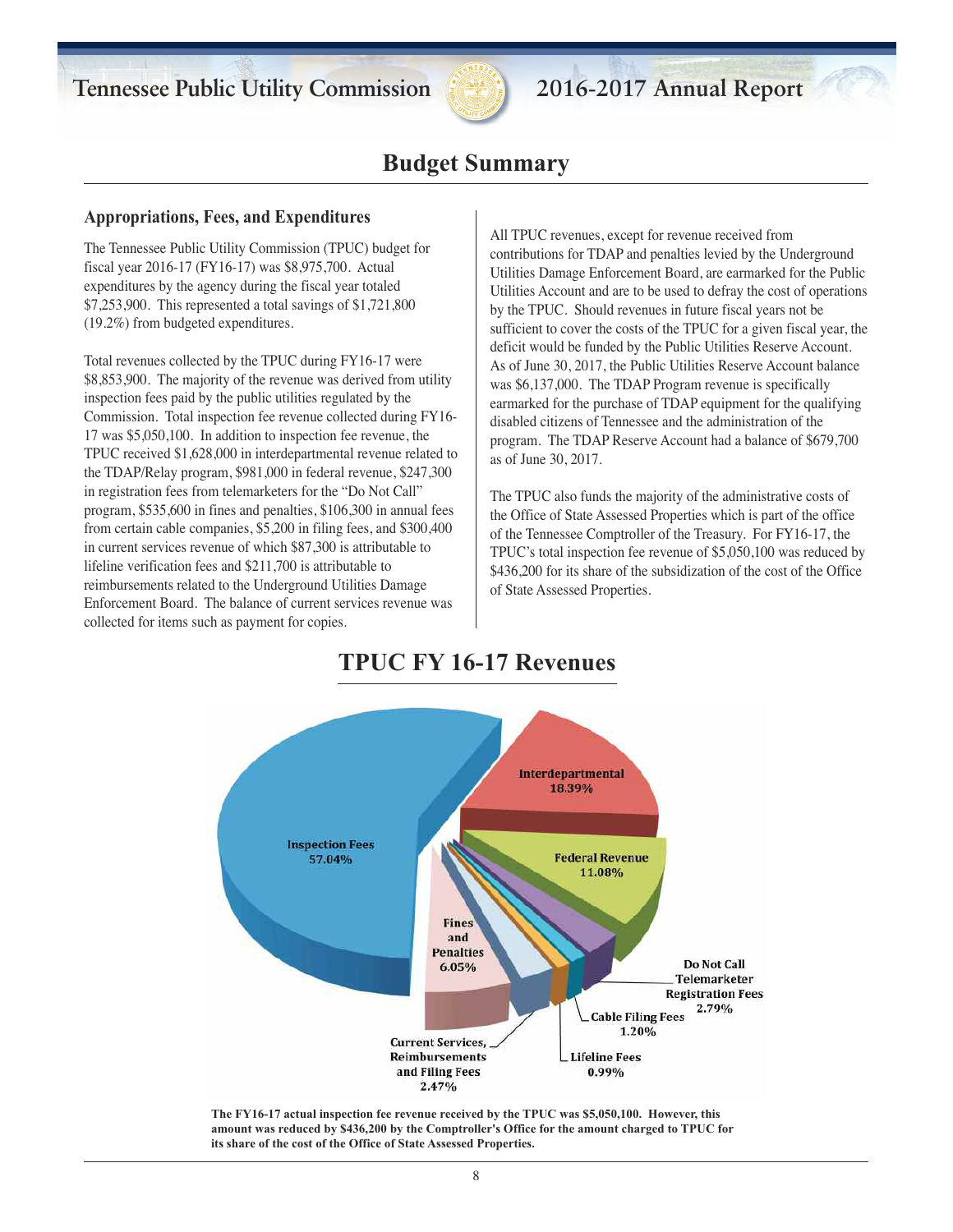

## **Consumer Services Division**

**Lisa Cooper, Director Stacy Balthrop, Deputy Director**

#### **Mission**

*To ensure consumers receive an adequate level of service from regulated companies and to educate consumers regarding changes and new programs in the regulated utility sector. This mission is accomplished through monitoring services utilities provide using quality of service reports and tests, initiating investigations, and mediating consumer-utility disputes resulting from consumer complaints.*

#### **Duties include:**

The Consumer Services Division ("CSD") is responsible for monitoring the quality of services provided by regulated utilities and enforcing the rules and regulations of the Commission. One aspect of this responsibility is to investigate and mediate consumer complaints filed against regulated utilities pursuant to T.C.A. §§ 65-4-119, 65-4-401 et seq., and 65-4-501 et seq.

The CSD also performs other functions such as: administering the Do Not Call telemarketing initiative through the registration of telemarketing companies and maintaining the Do Not Call Register; administering the Do Not Fax Program which is designed to prevent unsolicited faxes; and certifying the Lifeline Telephone Assistance Program candidates based on income and qualified public assistance.

The CSD administers the Telecommunication Devices Access Program ("TDAP"), which is designed to improve access to the telephone network by distributing equipment to assist individuals with disabilities. Additionally, the CSD monitors the operation of the Captioned Telephone and Tennessee Relay Center for individuals with a hearing loss or speech disability.

The CSD provides recommendations in enforcement actions involving utilities and telemarketing solicitors not in compliance with state law or the rules and regulations of the Commission.

#### **Major Activities**

- Received 460 consumer complaints filed against utility companies
- Distributed 645 TDAP devices to Tennessee residents qualifying for assistive communications devices
- Administered the Lifeline Telecommunications Assistance
- The Tennessee Relay Service call center processed approximately 133,720 calls during the fiscal year 2017.

Administratively reviewed the reported operational practices of the Tennessee Relay Center to ensure that it is complying with the Commission's rules and regulations.

• Received 213 Underground Utility Damage Prevention complaints.

The CapTel Service is designed to assist individuals who are late deafened or hard of hearing to make and receive telecommunications calls with a captioning feature offered by this service. The CapTel Service processed approximately 130,231 calls during the fiscal year 2017.

• Administratively reviewed the reported operational practices of the Tennessee CapTel Service to ensure that it is complying with the Commission's rules and regulations.

At the end of fiscal period 2017, 5,150,046 Tennesseans registered with the "Do Not Call" program and 249 active telemarketers had registered as solicitors. The TPUC received 1199 "Do Not Call" telemarketing complaints by consumers against telemarketing companies during the fiscal year 2017 the TPUC also received 26 fax complaints from consumers involving unsolicited facsimiles during the fiscal year 2017.

## **Communications & External Affairs Division**

### **Tim Schwarz, Director**

#### **Mission**

*The mission of the Communications and External Affairs Division is to advance and support the Tennessee Public Utility Commission's larger role of promoting the public interest through consumer outreach & education, external & internal communications, legislative and policy initiatives and Title VI compliance.*

The duties of the Division include responding to media inquiries on matters related to the Commission's regulatory jurisdiction and providing timely responses to requests for information from media outlets, utility regulatory trade publications and other utility industry organizations. In addition, the Division prepares and provides communications counsel to staff in handling media interviews.

Moreover, the Division writes and issues press releases on the Commission's regulatory actions, manages its social media pages, and oversees the agency's special reports, including its Annual Report to the Tennessee General Assembly, its Title VI Report to

*continued on next page*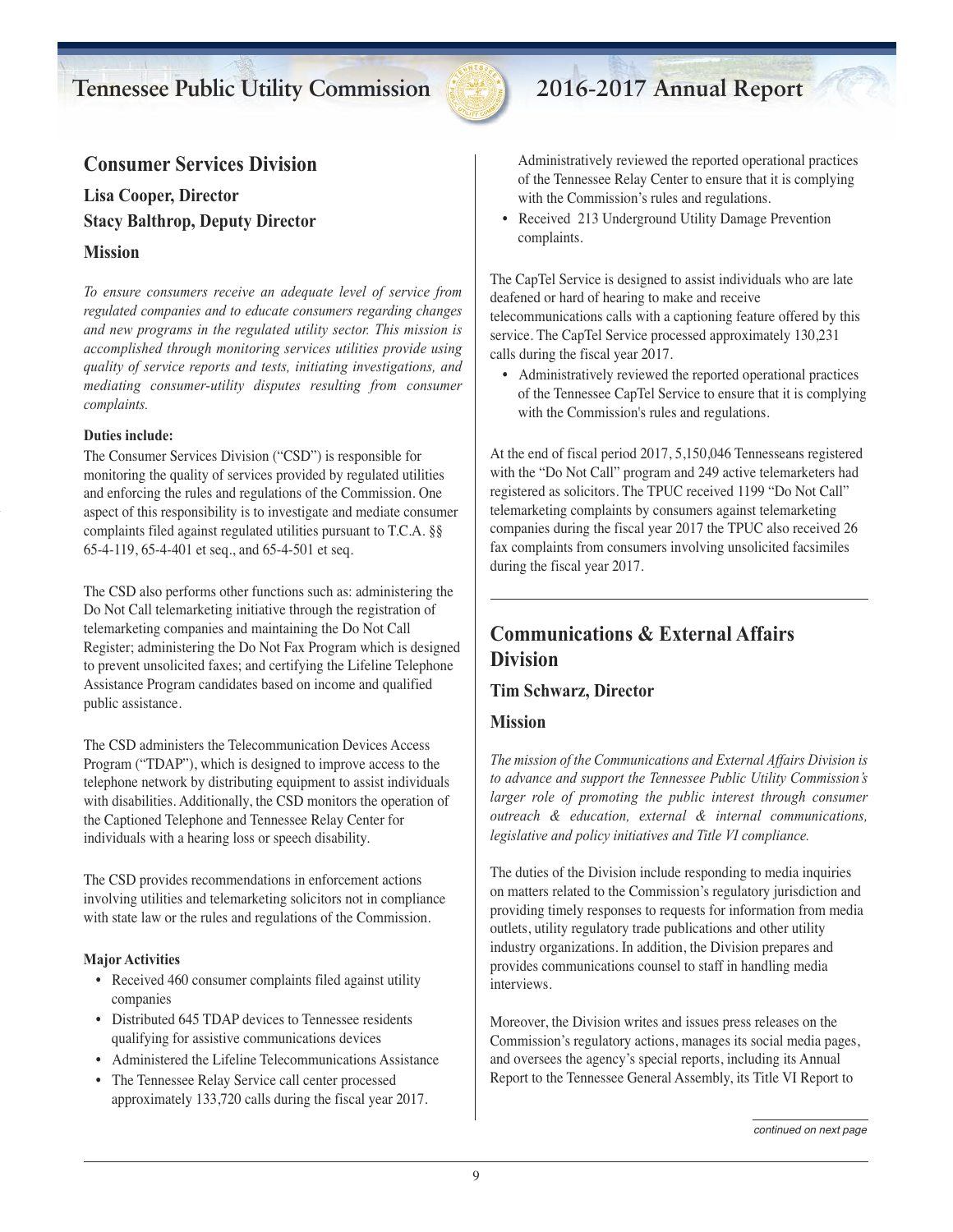

the Tennessee Human Rights Commission and Affirmative Action report to the Tennessee Division of Human Resources. The Division ensures that compliance is maintained for the agency's forms and documents and engages in consumer outreach to inform the general public of the Commission's programs and services. The Legislative and Policy activities of the Division are predicated on the principle of protecting the agency's interests and priorities at the state legislature. There are number of ways which include, but are not limited to, assisting the agency in framing policy; drafting legislation and amendments; representing the agency as an advocate, in support of or against legislation.

## **Economic Analysis**

### **Jerry Kettles, Director**

### **Mission**

*The primary function of the TPUC's Economist (TE) is to conduct research and formulate recommendations on economic and policy matters pending before the Commission.*

The TE is responsible for crafting recommendations concerning cost of capital and the return on equity in rate case proceeding. The TE provides analytic support to other groups within the TPUC on a diverse range of topics including financial derivatives used in the natural gas industry, implementation of orders issued by the Federal Communications Commission and interpretation of statistical analysis. The TE identifies and analyzes market trends that may impact regulation or consumers in natural gas electric, water, wastewater, and telecommunications markets. The TE also has responsibility for analysis of mergers, acquisitions and the issuance of financial instruments by public utilities. The TE often coordinates agency staff in rule making actions initiated by the agency. The TE also produces several reports for the agency and completes special projects as requested by the Executive Director and Commissionsers.

# **Gas Pipeline Safety Division**

**Annette S. Ponds, P.E., Director**

### **Mission**

*The mission of the TPUC's Gas Pipeline Safety Division (GPSD) is to contribute to the safety and reliability of natural gas distribution and transmission pipeline facilities and to minimize the risk to public health and safety associated with the accidental release of natural gas.*

Chapter 601, Title 49 of the United States Code provides the statutory basis for the pipeline safety program. Chapter 601 establishes <sup>a</sup> framework for promoting pipeline safety through Federal delegation to the States for all or par<sup>t</sup> of the responsibility for intrastate pipeline facilities under annual certification or agreement. Chapter 601 authorizes Federal grants-in-aid of up to 80 percen<sup>t</sup> of <sup>a</sup> State agency's personnel, equipment, and activity costs for its pipeline safety program.

The State of Tennessee enters into <sup>a</sup> certification agreemen<sup>t</sup> each year with the Secretary of the Department of Transportation and accepts the responsibility for regulation of intrastate natural gas pipeline facilities. The program is administered by the DOT Pipeline and Hazardous Materials Safety Administration (PHMSA) and the TPUC is the regulating state agency. The GPSD enforces safety regulations in accordance with the Tennessee Code Annotated ("Tenn. Code Ann.") § 65-2-102, the Tennessee Comprehensive Rules and Regulations ("Tenn. Comp. R. & Regs.") 1220-4-5 and Title 49 of the Code of Federal Regulations ("CFR") Chapter 1, Subchapter D, Parts 191, 192, 193, 195 and 199, as incorporated in the Tennessee rules by reference.

Natural gas is transported statewide through approximately 40,000 miles of distribution and transmission lines that provide service to over 1,356,000 customers. Distribution operators range in size from 8 to 307,000 customers and include 5 private companies, 71 municipalities, 24 utility districts, 2 liquefied natural gas plants and storage facilities, 9 apartment complexes, and 17 housing authorities. There are 18 jurisdictional intrastate transmission lines.

All natural gas operators are required by code to maintain records, compile reports, update operation and maintenance plans, and promptly repair hazardous leaks. The GPSD inspected <sup>a</sup> total of 163 natural gas operational units with each receiving <sup>a</sup> minimum of one onsite inspection. The GPSD has 7 inspectors who logged <sup>a</sup> total of 634 inspection days this pas<sup>t</sup> year.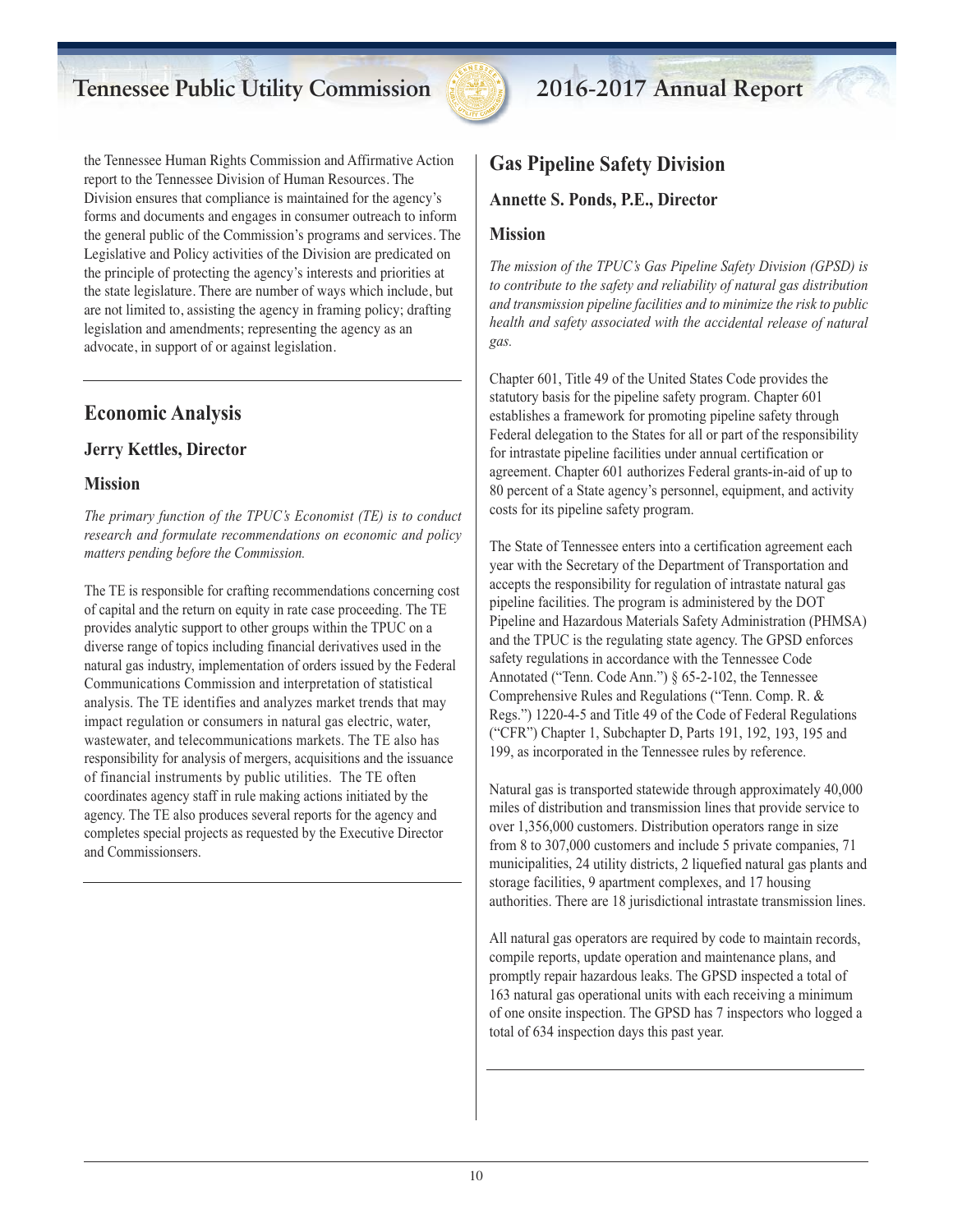

## **Information Technology Division**

#### **Tracy Stinson, Director**

#### **Mission**

*The mission of the Information Technology Division (IT) is to provide, support, and protect hardware and software computer systems used by the staff of the Tennessee Public Utility Commission. The Division strives to meet the professional needs of its own staff members through training, team building, challenging work, recognition and personal and professional growth.*

The division consists of an IT Chief and an Executive Assistant.

### **Duties of the Information Technology Division:**

- ∑ Develop the Information Systems three year plan
- ∑ Develop and maintain the Commission LAN
- ∑ Procure and maintain Commission desktop computer systems
- ∑ Develop new software systems
- ∑ Monitor software license needs
- ∑ Enforce state network acceptable usage policy
- ∑ Provide information resource training to Commission staff and IT staff
- ∑ Develop and administer Commission databases
- ∑ Oversee computer hardware inventory management
- ∑ Provide technical support and training to Commission staff
- ∑ Provide technical advice to Commission leadership

### **Legal Division**

### **Kelly Cashman-Grams, General Counsel**

#### **Mission**

*To provide the Commission with sound and timely legal advice, effective counsel in the deliberative process, and zealous representation, before state and federal agencies and reviewing courts.*

It is the responsibility of the Legal Division to provide in-house counsel to the Commissioners and staff of the Tennessee Public Utility Commission (Commission). Attorneys from the Division also represent the Commission and the Commissioners in their official capacities before the Chancery Courts, Tennessee Court of Appeals, Tennessee Supreme Court and in the Federal Courts. The Legal Division represents the Commission before the Federal Communications Commission and the Federal Energy Regulatory Commission. In addition, since the passage of the Underground Utility Damage Prevention Act in 2015, the Legal Division provides administrative support and counsel for the staff of Consumer Services Division in their investigative functions and, to the Underground Utility Damage Enforcement Board and Executive Committee (Board).

Attorneys in the Division often serve as Hearing Officers in contested cases and prosecutors in enforcement actions before the Commission and Board. The attorneys provide legal advice and analysis to other divisions within the Commission and may represent staff designated as parties in Commission and Board proceedings. The Legal Division reviews bonds and letters of credit submitted by regulated companies. The attorneys also participate in the drafting of rules to be promulgated by the Commission. Members of the Legal Division prepare orders reflecting actions of the Commissioners in specific cases.

During the past fiscal year, 158 dockets were opened or required action by the Commission. Attorneys in the Legal Division provided continuing research, advisory memoranda, and counsel to the Commissioners and staff in most of these dockets. The Legal Division also prepared 154 orders reflecting action by the Commission in active dockets including audits, tariff matters, contested cases, mergers, debt issuances, transfers of authority, approvals and revocations of certificates of public convenience and necessity, franchise and special contract approvals and show cause actions. The Legal Division also drafted 54 notices of approval of interconnection agreements.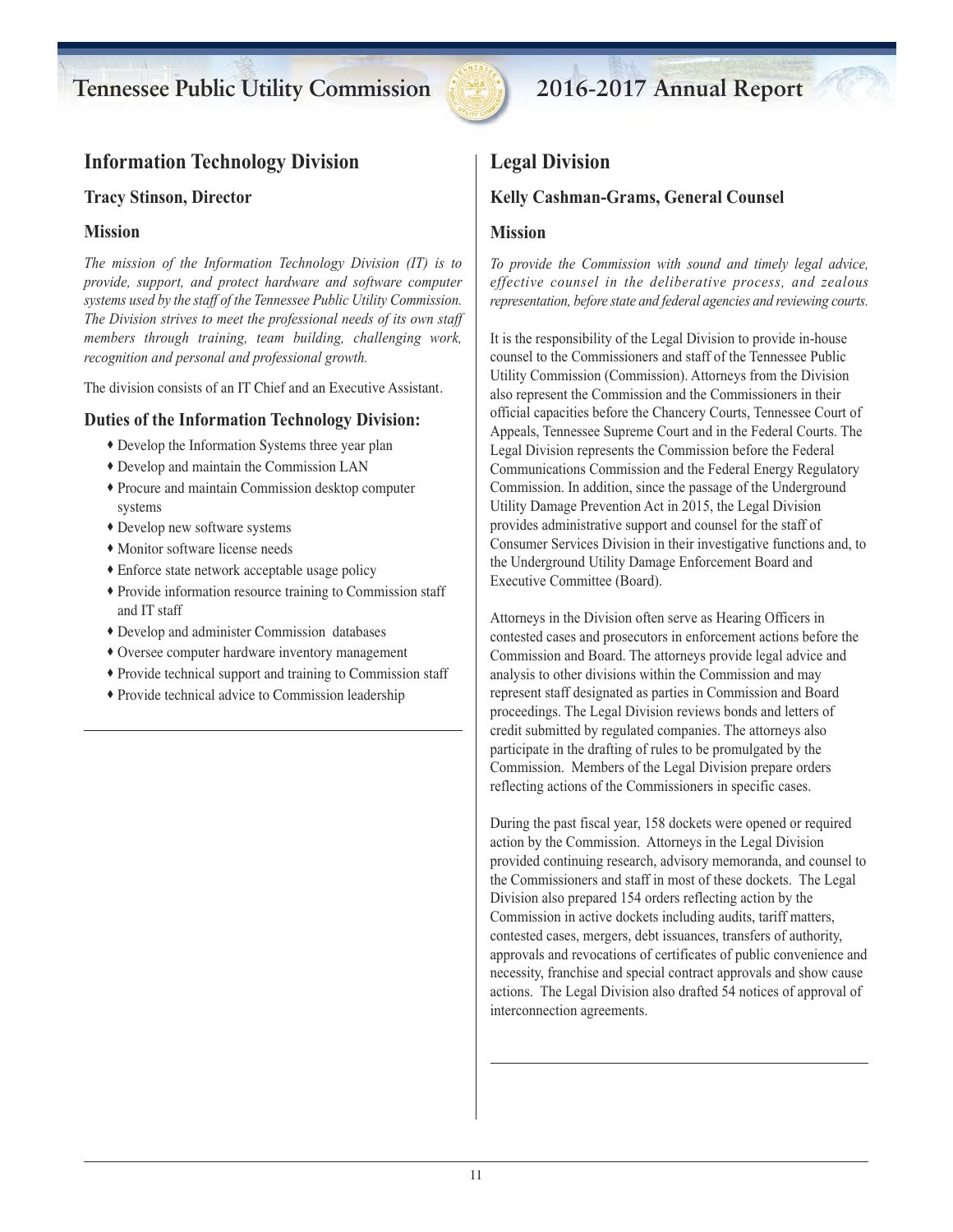

## **Utilities Division**

### **David Foster, Director**

### **Mission**

*To provide the Commissioners of the TPUC with detailed technical and financial analyses to aid the Commissioners in making informed decision on issues related to the establishment of just and reasonable ratesfor public utilities, auditsresults, new certificates of service and telecommunications issues related to the continued development of competitive markets.*

The division is comprised of eight full-time and two-part-time employees with diversified experience and background. The Staff's credentials and background consist mainly of Certified Public Accountants along with an engineer. The Staff has over 200 years of combined experience in the utility industry.

The division is responsible for analyzing all utility petitions relating to rate changes for investor owned electric, gas, telecommunications, water and wastewater service utilities operating within the state. Of note, the Commission regulates rates for approximately 380,000 residential, commercial and industrial customers receiving natural gas service in Tennessee (primarily Chattanooga and the metro Nashville area), 47,000 electric customers in the Kingsport, and 73,000 water customers in Chattanooga, while maintaining regulatory oversight over approximately 150 individual water and wastewater systems.

The financial analysis focuses on establishing a reasonable return the utility can earn on its investment as well establishing a reasonable amount of prudent expenses to be recovered. The division also develops and recommends rate designs for customer classes, e.g., residential, commercial and industrial. Each utility segment also has unique characteristics and distinctive federal and state mandates for review.

The division works closely together with smaller utilities, especially water and wastewater, in order ensure their viability, both financially and from a quality of service standpoint. The larger utilities (e.g., Piedmont Natural Gas, Atmos Energy, Chattanooga Gas, Tennessee American Water and Kingsport Power) are continually monitored from a financial/rate standpoint. The division also conducts a series of annual audits on utilities regarding their financial status and for compliance with TPUC rules and applicable state and federal laws, orders and tariffs.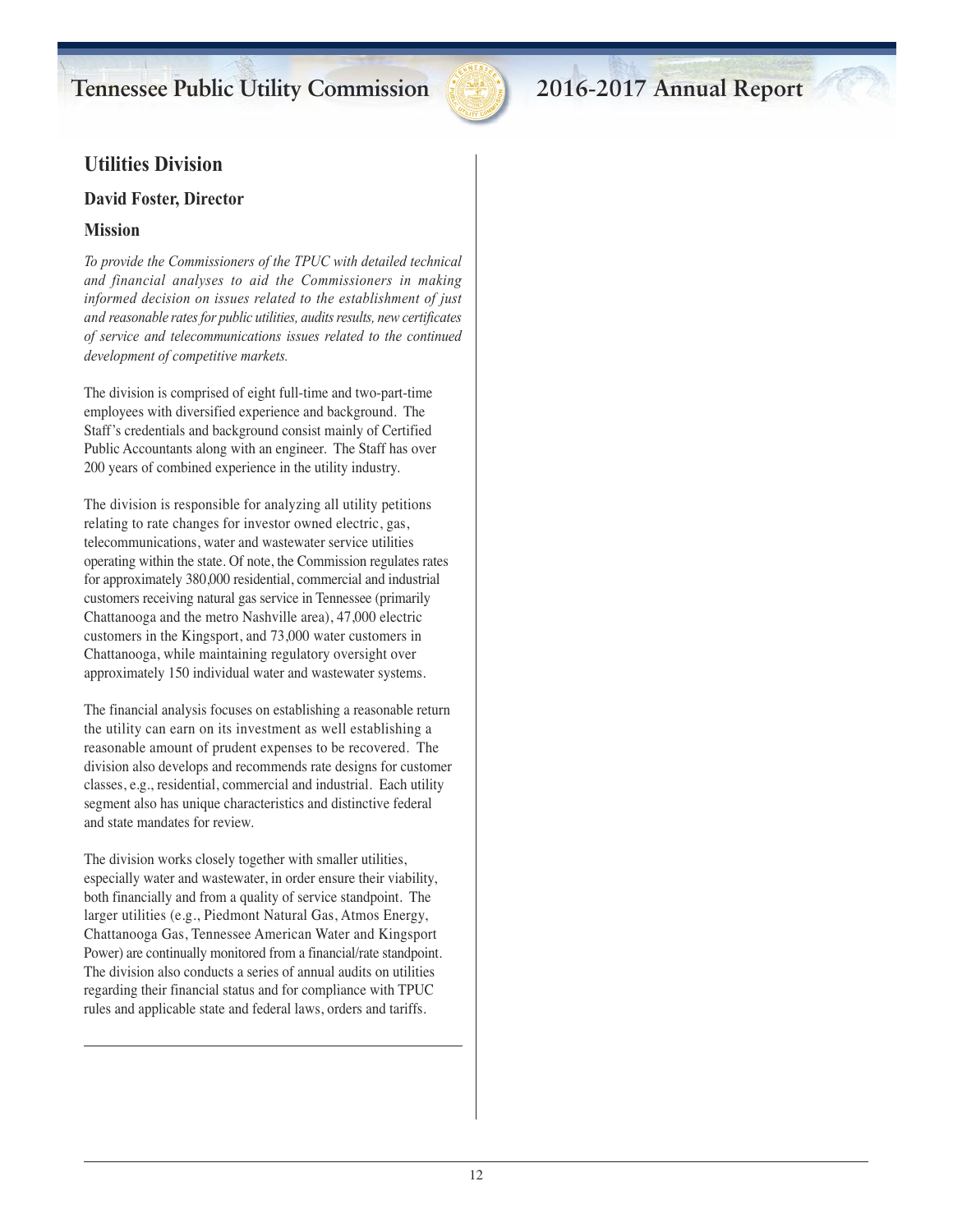

## **Appendix A**

## **TPUC proceedings for the 2016-2017 fiscal year included:**

- Audit of Piedmont Natural Gas Company's Weather Normaliza tion Adjustment for the Period October 1, 2016 to April 30, 2017 (Docket No. 17-00064)
- Audit of Atmos Energy Corporation's Weather Normalization Ad justment for the Period October 1, 2016 to April 30, 2017 (Docket No. 17-00063)
- Audit of Chattanooga Gas Company's Weather Normalization Ad justment for the Period November 1, 2016 to April 30, 2017 (Docket No. 17-00062)
- Petition of Cartwright Creek, LLC for Approval to Use Escrowed Funds (Docket No. 17-00061)
- Petition of Teleport Communications of America, LLC Ten nessee for Review of Central Office Code Denial (Docket No. 17- 00060)
- Petition of Volunteer First Services, Inc. for a Numbering Waiver to Obtain a Block of Numbers from the Pooling Administer (Docket No. 17-00055)
- Petition of Tri-County Fiber Communications, LLC for a CCN to Provide Competing Local Telecommunications Services in Ten nessee (Docket No. 17-00053)
- Petition of Tennessee Wastewater Systems, Inc. For Approval of Financing Arrangement (Docket No. 17-00042)
- Petition for Approval of Velocity the Greatest Phone Company Ever, Inc. For Authority to Provide Resell Telecommunications Service in Tennessee (Docket No. 17-00040)
- Petition of Integrated Resource Management, Inc. for Alternative Financial security (Docket No. 17-00036)
- Petition of Cartwright Creek, LLC to Utilize Alternative Financial Security (Docket no. 17-00035)
- Petition of Tennessee Wastewater Systems, Inc. To Post Alterna tive Financial Security (Docket No. 17-00034)
- Petition of King's Chapel Capacity, LLC to Post Alternative Fi nancial Security (Docket No. 17-00033)
- Petition of Kingsport Power Company d/b/a AEP Appalachian Power for Approval of its Targeted Reliability Plan, and its TRP & MS Rider, an Alternative Rate Mechanism (Docket No. 17-00032)
- Joint Petition of Contact Ministries, Inc. and Contact-Concern of Northeast Tennessee, Inc. to Transfer its N11 Number (Abbrevi ated Dialing Code) (Docket No. 17-00028)
- ACA filing for the Navitas TN NG, LLC Jellico and Byrdstown Systems (Docket No. 17-00027)
- In re: Application of Tennessee Independent Telecommunications Group, LLC d/b/a Iris Networks to Expand its Certificate of Con venience and Necessity to Operate Statewide as a Competitive Local Exchange Carrier Providing a Full Array of Intrastate Telecommunications Services (Docket No. 17-00022)
- Petition of Integra Water Tennessee, LLC for a Certificate of Public Convenience and Necessity and Authority to Charge Rates in Hardeman Springs Subdivision Located in Williamson County, Tennessee (Docket No. 17-00017)
- Petition of Atmos Energy Corporation for Approval of Negotiated Franchise Agreement with the City of Murfreesboro, Tennessee (Docket No. 17-00016)
- Petition of Integra Water Tennessee, LLC for a CCN and Authority to Charge Rates in Casey Cove Subdivision located in Dekalb County, Tennessee (Docket No. 17-00014)
- Complaint of Milcrofton Utility District Against John Powell and/or King's Chapel Capacity, LLC (Docket No. 17-00013)
- Petition of Atmos Energy Corporation for Approval of Its 2017 Annual Rate Review Filing pursuant to Tenn. Code Ann. § 65-5- 103(d)(6) (Docket No. 17-00012)
- Application of United Communications, Inc. For CCN to Provide Competing Local Telecommunications Services in Tennessee (Docket No. 17-00007)
- AT&T Tennessee Declaration of Force Majeure Event (Docket No. 16-00141)
- Petition of Tennessee American Water Company Regarding the Production Costs and Other Pass-Through its Rider (Docket No. 16-00148)
- Petition of Piedmont Natural Gas Company, Inc. For Approval of an Integrity Management Rider to its Approved Rate Schedules and Service Regulations (Docket No. 13-00118)
- Petition of Piedmont Natural Gas Company for Approval of an In tegrity Management Rider to its Approved Rate Schedules and Service Regulations (Docket No. 16-00140)
- Petition of Tennessee Wastewater Systems, Inc. for Approval of Adjustment of its Rates and New Tariff (Docket No. 16-00139)
- Joint Petition of Cartwright Creek, LLC and TRA Staff (as a Party) to Increase Rates and Charges (Docket No. 16-00127)
- Petition of Tennessee American Water Company Regarding the 2016 Investment and Related Expenses Under the Qualified Infra structure Investment Program Rider, the Economic Development Investment Rider and the Safety and Environmental Compliance Rider (Docket No. 16-00126)
- Rulemaking to Revise TRA Wastewater Rules (Docket No. 16- 00112)
- Counce Natural Gas Actual Cost Adjustment Filing for the Period 10/01/15 thru 09/30/16. (Docket No. 16-00125)
- Verified Petition of AT&T Tennessee for an Order Confirming Re linquishment of Its Eligible Telecommunications Carrier Designa tion in Specified Areas (Docket No. 16-00123)
- Petition of Kentucky Utilities Company for an Order Amending and Extending Existing Authority with Respect to Revolving Line of Credit (Docket No. 16-00119)
- Application of Kingsport Power d/b/a AEP Appalachian Power Company for Approval of a Long-Term Indebtedness Program Through December 31, 2018 (Docket No. 16-00117)
- Atmos Energy Corporation Performance Based Ratemaking Plan Report (Docket No. 17-00044)
- Show Cause Proceeding Against Kings Chapel, LLC for Violation of Tenn. Code Ann. §§65-4-301 et. seq. for Failing to File an An nual Report and Nonpayment of Inspection Fees (Docket No. 16- 00115)
- Rulemaking to Revise TRA Water Rules 1200-04-03-.03-06(3) (Docket No. 16-00113)
- Application of Monster Broadband, Inc. for a Certificate to Pro vide Competing Local Telecommunications Services (Docket No. 17-00065)
- Atmos Energy Corporation Tennessee and Union City, Tennessee 2015-2016 ACA Filing. (Docket No. 16-00109)
- Petition of Atmos Energy Corporation for Approval of a Franchise Agreement with Town of Nolensville, Tennessee (Docket No. 16- 00108)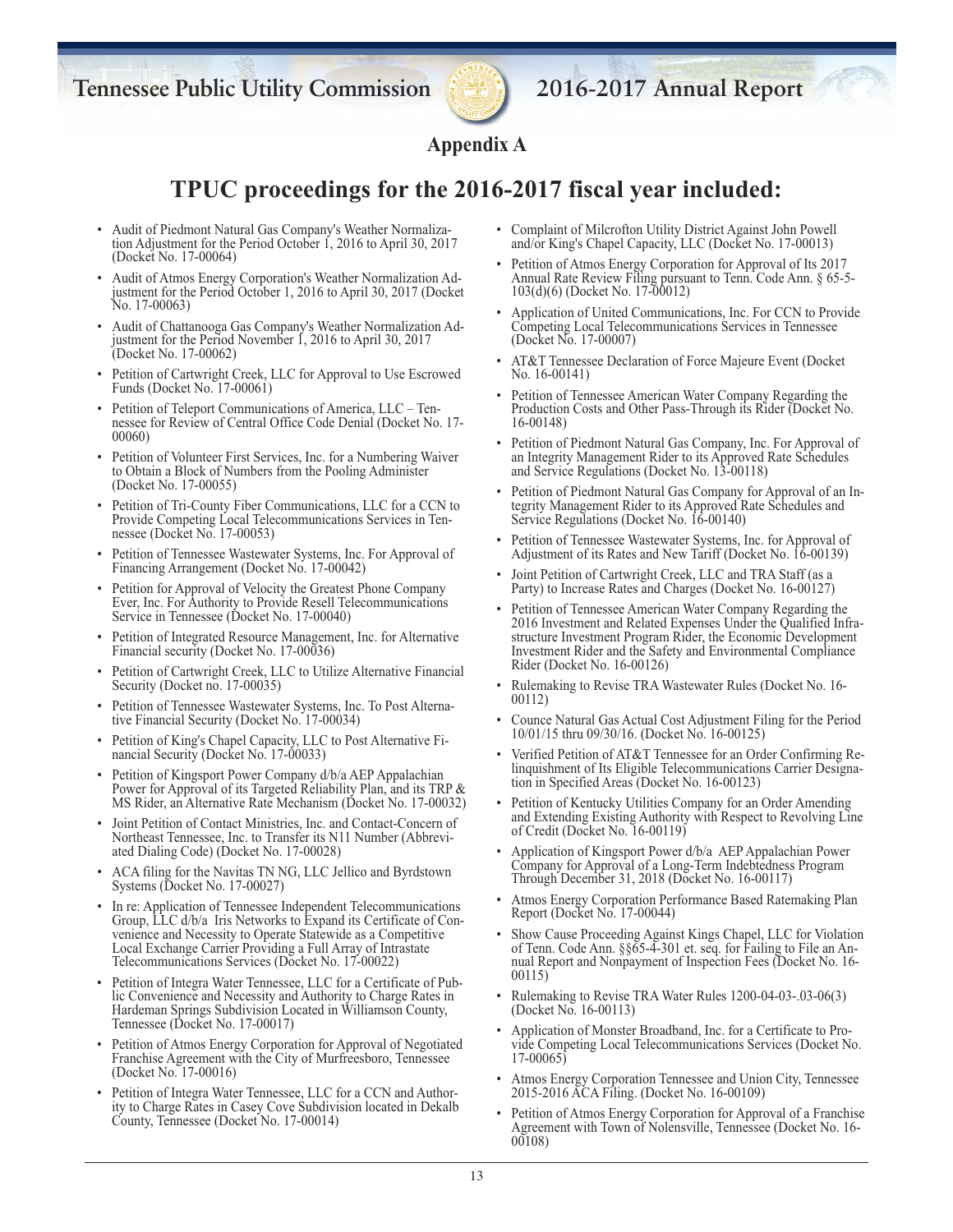

- Petition of Atmos Energy Corporation for Approval of Franchise Agreement with Town of Thompson's Station, Tennessee (Docket No. 16-00107)
- Petition of Atmos Energy for Approval of 2016 Annual Reconcili ation Filing (Docket No. 16-00105)
- Piedmont Natural Gas Company, Inc. Actual Cost Adjustment Ac count Filing for the Period July 1, 2015 - June 30, 2016 (Docket No. 16-00103)
- Joint Petition of Madison Dearborn Capital Partners VII-A, L.P., Madison Dearborn Capital Partners VII-C, L.P., and Madison Dearborn Capital Partners VII Executive-A, L.P. (collectively, "MDP"), Oak Hill Capital Partners III, L.P., and Oak Hill Capital Management Partners III, L.P. (together, "Oak Hill"), and Ac cessline Communications Corporation, an Indirect Subsidiary of Oak Hill ("Accessline," and, Together with Oak Hill and MDP, the "Petitioners") for Such Approval as May Be Required to Transfer Control of Accessline to MDP, and for the Petitioners to Partici pate in Certain Financing Arrangements (Docket No. 16-00114)
- Piedmont Natural Gas Company, Inc., Performance Incentive Plan Report for the Period July 1, 2015 - June 30, 2016 (Docket No. 16-00101)
- Petition of Tennessee Wastewater Systems, Inc. for Approval of Financing Arrangement (Docket No. 16-00100)
- Chattanooga Gas Company's ACA Filing for the Year Ending June 30, 2016 (Docket No. 16-00099)
- Chattanooga Gas Company Annual Incentive Plan Filing for the Twelve Months ended June 30, 2016 (Docket No. 16-00098)
- Joint Petition of Cartwright Creek, LLC. and Arrington National Development, LLC for Approval of Special Contract (Docket No. 16-00097)
- Petition of Tennessee Wastewater Systems, Inc. for Approval of Capital Improvement Surcharges and Financing Arrangements for the Wastewater Systems Located at Maple Green and Cedar Hill, in Robertson County, and at Smoky Village Subdivision, in Sevier County, Tennessee (Docket No. 16-00096)
- Integrated Resource Management, Inc. Request to Utilize Alterna tive Financial Security Pursuant to Tenn. Comp. R & Regs. 1220- 04-13-.07(5). (Docket No. 16-00086)
- Petition of Tennessee Wastewater Systems, Inc. for Approval of Special Contract with LBR, LLC (Docket No. 16-00083)
- Petition of Tennessee Wastewater Systems, Inc. for Approval of Special Contract with Signature Homes, LLC (Docket No. 16- 00082)
- Petition of Global Connections Inc. of America for Designation as a Wireline Eligible Telecommunications Carrier in the State of Tennessee (Docket No. 16-00080)
- Kingsport Power Company d/b/a AEP Appalachian Power Fuel Adjustment Tariff Filing (Docket No. 16-00076)
- Petition of Skybest Communications, Inc. for a CCN to Provide Competing Local Telecommunication Services (Docket No. 16- 00078)
- Petition of Old Hickory Water, LLC to Post Alternative Financial Security (Docket No. 16-00077)
- Petition for Approval of a Special Contract for Alternative Feed Service Between Kingsport Power Company d/b/a AEP Ap palachian Power and Eastman Chemical Company (Docket No. 16-00075)
- Annual State Certification of Support for Eligible Telecommuni cations Carriers Pursuant to 47 C.F.R. 54.314 (Docket No. 16- 00072)
- Joint Petition of Cumberland Basin Wastewater Systems, LLC and Integrated Resource Management, Inc. d/b/a IRM Utility, Inc. To Transfer Certificate (Docket No. 16-00069)

- Audit of Atmos Corporation's Incentive Plan Account for the Pe riod of April 1, 2015 through March 31, 2016 (Docket No. 16- 00066)
- Audit of Piedmont Natural Gas Company's Weather Normaliza tion Adjustment for the Period October 1, 2015 to April 30. 2016 (Docket No. 16-00063)
- Audit of Atmos Energy Corporation's Weather Normalization Ad justment for the Period October 1, 2015 to April 30, 2016 (Docket No. 16-00062)
- Audit of Chattanooga Gas Company's Weather Normalization Ad justment for the Period November 1, 2015 to April 30, 2016 (Docket No. 16-00061)
- Application of Enetworks, LLC for Certificate to Provide Compet ing Local Telecommunications Services (Docket No. 16-00054)
- Application of Mobilitie Management LLC for a Certificate to Provide Competing Local Telecommunications Services in the State of Tennessee. (Docket No. 16-00036)
- Application of the Nexus Group, Inc. for a Certificate to Provide Competing Local Telecommunications Services (Docket No. 16-00034)
- Petition of Kingsport Power Company d/b/a AEP Appalachian Power for Approval of Franchise Agreement with the City of Kingsport, Tennessee (Docket No. 16-00033)
- Petition of DSH & Associates, LLC for Approval of Alternative Financial Security (Docket No. 16-00032)
- Petition of Aqua Green Utility Inc. to Amend its Certificate of Convenience and Necessity to Serve Loves Travel Stop & Country Store Located in McNairy County. (Docket No. 16-00030)
- Petition of Atmos Energy Corporation to Revise Performance Based Ratemaking Mechanism Tariff (Docket No. 16-00028)
- ACA filing for the Navitas TN NG, LLC Jellico and Byrdstown Systems (Docket No.16-00025)
- Petition of Tennessee American Water Company for the Reconcili ation of the 2016 Capital Riders. (Docket No.16-00022)
- Petition of Tennessee Wastewater Systems, Inc., for Approval of Special Contract (Docket No. 16-00015)
- Petition of Kingsport Power Company d/b/a AEP Appalachian Power for a General Rate Case. (Docket No. 16-00001)Petition of Gateway Utility Company, Inc. for a Certificate of Public Conven ience and Necessity to Provide Water Service for a Portion of Williamson County, Tennessee Known as Gateway Village (Docket No. 15-00123)
- Petition of Local Access LLC for a CCN to Provide Competing Local Telecommunications, Services (Docket No. 15-00101)
- Petition of Tennessee Wastewater Systems, Inc. for Approval of a Capital Improvement Surcharge to Summit View Resort Near Pi geon Forge, Tennessee (Docket No. 14-00136)
- Petition of Hammerland Utilities, Inc. for a Certificate of Public Convenience and Necessity to Provide Wastewater Service in Tennessee (Docket No. 14-00124)
- Petition of B&W Pipeline, LLC for an Increase in Rates (Docket No. 15-00042)

#### **Court Proceedings**

- Tennessee Regulatory Authority v. Laurel Hills Condominiums Property Owners Association, Chancery Court of Cumberland County, Tennessee, 13th Judicial District at Crossville, Case No. 2012-CH-560.
- B&W Pipeline, LLC v. Tennessee Regulatory Authority et al. Tennessee Court of Appeals, Case No. M2016-02013-COA-R12- CV; In Re Petition of B&W Pipeline, LLC for an Increase in Rates, TRA Docket No. 15-00042.